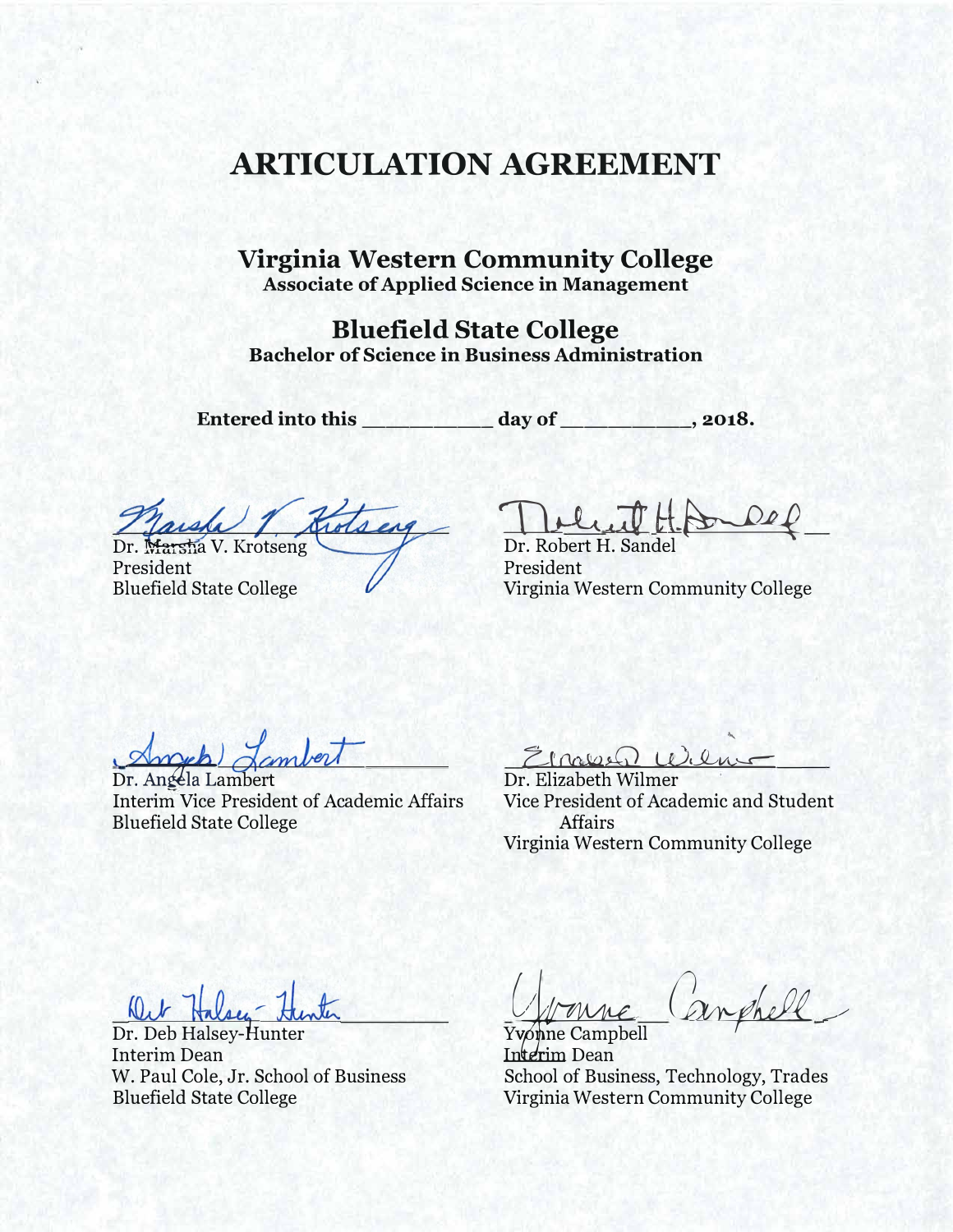# **ARTICULATION AGREEMENT**

#### **Virginia Western Community College Associate of Applied Science in Management**

#### **Bluefield State College Bachelor of Science in Business Administration**

Bluefield State College (hereafter referred to as BSC), a college located in Bluefield, West Virginia, and Virginia Western Community College (hereafter referred to as VWCC), a community college in Roanoke, Virginia, agree to offer an articulated program leading to the award of a Bachelor of Science degree in Business Administration. They further agree that students from VWCC, through this articulation policy, will be allowed to transfer credits earned for the A.AS. in Management to the award of the B.S. in Business Administration at BSC, as specified in the attached curriculum articulation table. The following general principles guide the operation of this Agreement:

- 1. The program is designed for graduates of the A.A.S. degree in Management at VWCC.
- 2. A maximum of 67 credit hours from VWCC will be allowed toward the fulfillment of the 120 credit hours required for the BSC baccalaureate degree in Business Administration.
- 3. The BSC W. Paul Cole, Jr. School of Business standard requiring that 50% of all 300-400 level business courses be completed within the Cole School of Business will apply to students transferring to BSC under this Agreement.
- 4. All courses meeting general education requirements at VWCC will transfer to BSC as general education courses.
- 5. Students must maintain a 2.0 cumulative grade point average in order to transfer.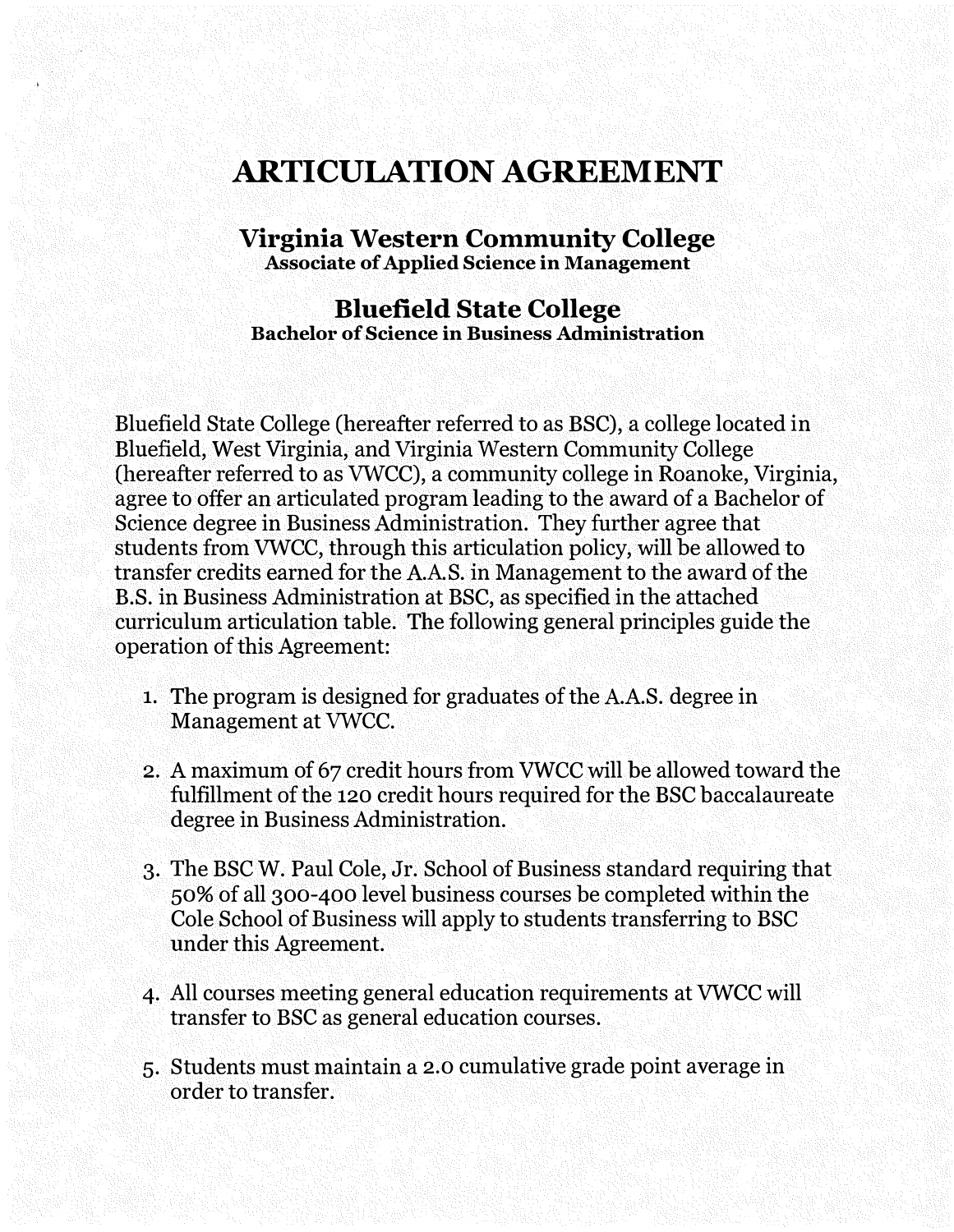- 6. Once the A.A.S. degree in Management is completed at VWCC, and the student has been admitted to BSC, the student may commence the B.S. in Business Administration at BSC.
- 7. Any VWCC student who is a Virginia resident and completes the VWCC A.A.S. in Management with a 3.0 or above cumulative grade point average will be granted an academic scholarship by BSC to reduce their tuition and fees to the West Virginia in-state rate for tuition and fees.
- 8. Any VWCC student who is a Virginia resident and completes the VWCC A.A.S. in Management with a [2.00-2.99](https://2.00-2.99) cumulative grade point average will pay the Metro Rate at BSC rather than the out-ofstate tuition rate.
- 9. VWCC students who have completed the A.A.S. in Management will be given every consideration for financial assistance and will be eligible to compete for additional academic scholarships at BSC.
- 10. While VWCC and BSC do not presently have a dual enrollment program, should one be developed in the future, this Agreement will not preclude students from participation, and students may apply for and receive the benefits of dual enrollment. Those students would then be subject to the policies of said program.
- 11. This Agreement becomes effective on the date set forth on the first page of this document. VWCC and BSC agree to publicize this program. They further agree to monitor the performance of this Agreement and to revise it as necessary. The Agreement may be terminated by either party for just cause and after adequate notice to the other. Termination of the Agreement will not affect any students currently enrolled at VWCC in the A.A.S. in Management program at the time of termination, and they shall be able to transfer credits pursuant to this Agreement.